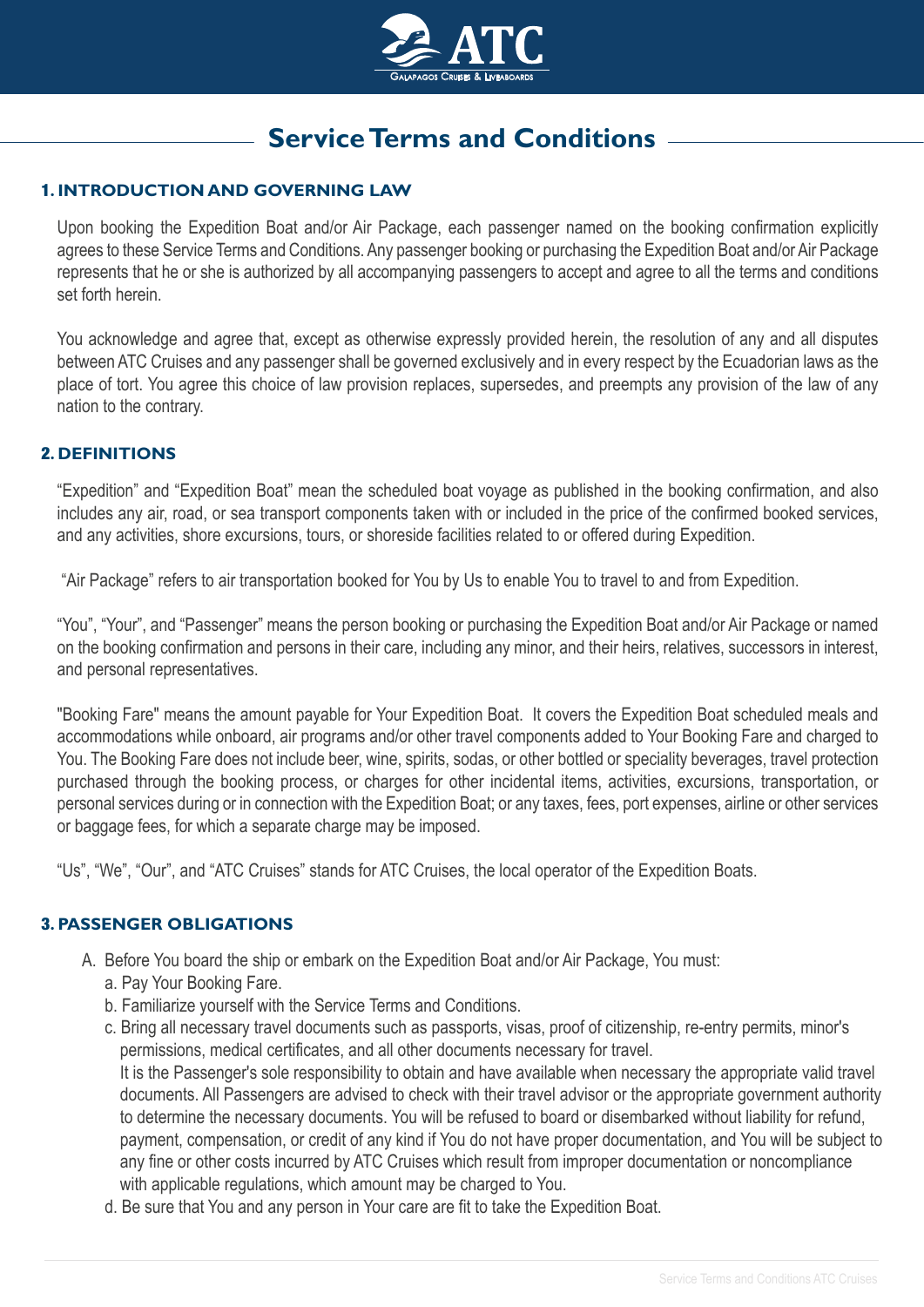

- B. Any and all additional services and personal expenses must be paid in cash before acquiring them. There will be no stateroom accounts or open tabs.
- C. You must obey the rules and regulations while in the Galapagos Islands National Park. Failure to comply with these rules may result in sanctions by the Ecuadorian government.

 ATC Cruises shall not be liable for refund, payment, compensation, or credit of any kind, nor damages resulting from Your failure to comply with any of the requirements set forth above.

# 4**. RESPONSIBILITY TO INFORM OF SPECIAL NEEDS**

If You have any special medical, physical, or other requirements, You, Your travel advisor, or any person booking on Your behalf is requested to inform Us in writing at the time of booking of any special need or other condition for which medical attention might be required or for which the use of a wheelchair or service animal is contemplated or necessary. If any such special need or condition arises after You have booked the Expedition Boat and/or Air Package, You are requested to report it in writing to Us as soon as You become aware of it.

Passengers acknowledge and understand that certain safety requirements, standards, and/or applicable regulations involving design, construction, or operation of the vessel, docks, gangways, anchorages, or other facilities on or off the vessel may restrict access to facilities or activities for persons with mobility, communication, or other impairments or special needs. Passengers requiring the use of a wheelchair must provide their own as ATC Cruises wheelchairs carried on board the vessel are for emergency medical use only. You acknowledge and agree ATC Cruises may disembark or refuse to embark You or anyone under Your care as set forth in Section 10 below. In limited situations where You would be unable to satisfy certain specified safety and other criteria, even when provided with appropriate auxiliary aids and services, we reserve the right to refuse permission to participate in all or part of the Expedition Boat.

# 5**. PAYMENT POLICIES**

| <b>Payment terms</b>                |             |                         |                        |  |
|-------------------------------------|-------------|-------------------------|------------------------|--|
|                                     | <b>FITS</b> | <b>GROUPS OF 8+ PAX</b> | <b>REMARKS</b>         |  |
| At booking confirmation             | 10%         | 10%                     | <b>First Deposit</b>   |  |
| 90 days prior to departure (Groups) |             | 90%                     | <b>Balance payment</b> |  |
| 30 days prior to departure (FITs)   | 90%         |                         | <b>Balance payment</b> |  |

A. All invoices will be sent on confirmation and require full payment prior to the beginning of services and obeying the following due dates:

B. Should there be a failure to comply with the compulsory payment policies, ATC Cruises reserves the right to cancel any current and/or upcoming bookings without prior notice until the overdue bookings' debt accounts for zero in ATC Cruises' accounting records.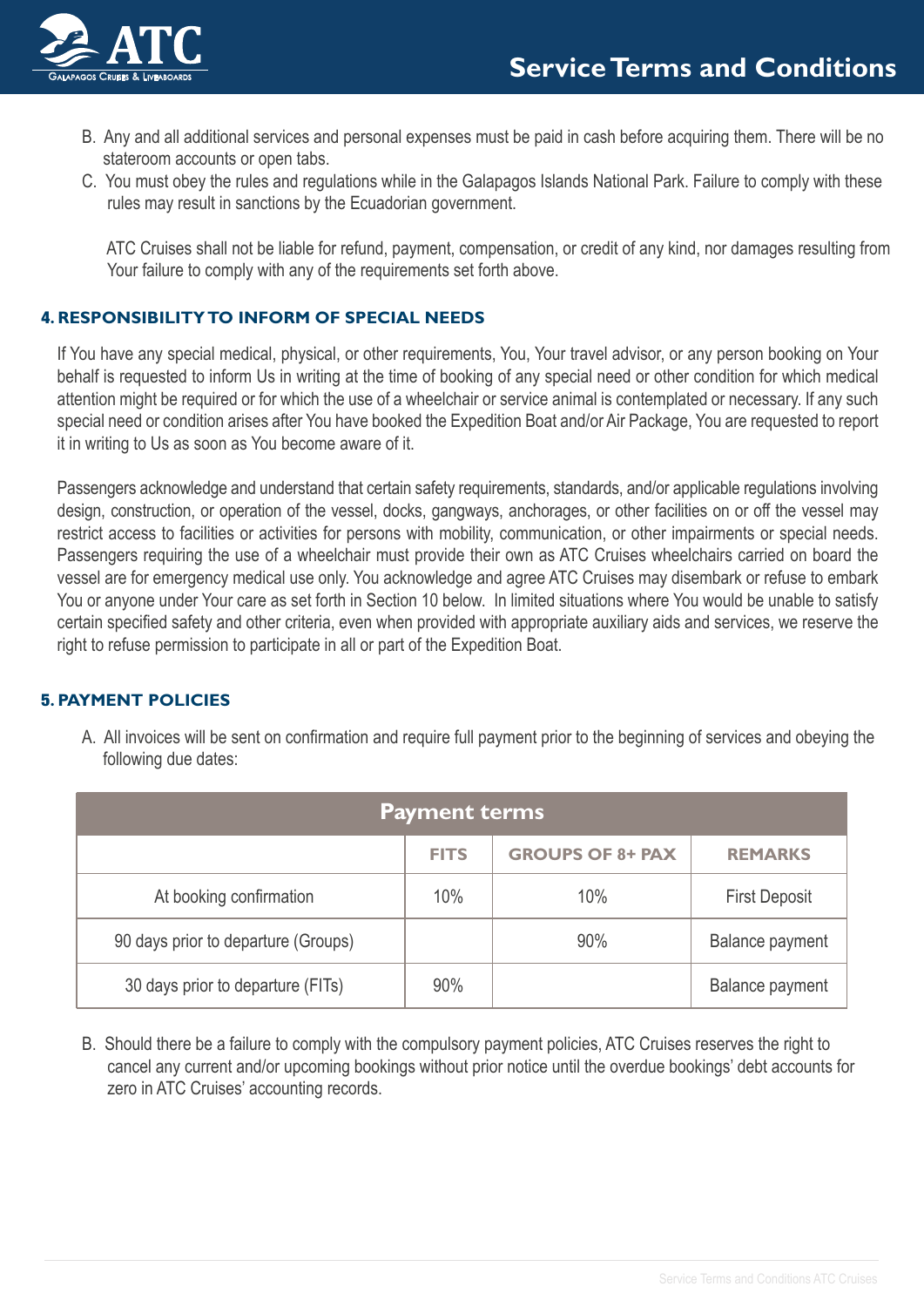

# 6**. CANCELLATION POLICIES**

A. The cancellation fees on any cancelled booking will be processed based on the following terms:

| <b>Cancellation terms</b>          |             |                         |                |  |
|------------------------------------|-------------|-------------------------|----------------|--|
|                                    | <b>FITS</b> | <b>GROUPS OF 8+ PAX</b> | <b>REMARKS</b> |  |
| Up to 91 days prior to departure   | No fee      | No fee                  | No Penalty fee |  |
| $90 - 31$ days prior to departure  | 10%         | 40%                     | Penalty fee    |  |
| 30 days or less prior to departure | 100%        | 100%                    | Penalty fee    |  |

- B. For COVID-19 related cases, please refer to the separate table of special cases posted online.
- C. In case certain items of the tour require different cancellation policies besides those already mentioned, ATC Cruises will inform this via email before confirming any reservations.
- D. The cancellation fee on the day of arrival or a no show is 100% of the invoiced value in all cases.

## 7**. CONCERNING SAFETY AND SECURITY**

It is possible that Ecuador goes through moments of war, terrorism, crime, Act of God, civil commotions, labour trouble, and/or other potential sources of harm. Local conditions and infrastructure may also create hazards to the Passengers while on and off the ship. Accordingly, it may be necessary to change, cancel or terminate the scheduled expedition or any activities related to the Expedition Boat, including shore excursions. Although ATC Cruises endeavours to provide reasonable protection for Your comfort and safety onboard its ships, and/or other vehicles owned or operated by Us, ATC Cruises cannot guarantee freedom from all risks associated with war, terrorism, crime, or other potential sources of harm. ATC Cruises reminds all Passengers that they must ultimately assume responsibility for their actions. ATC Cruises strongly recommends that Passengers and their travel advisors obtain and consider such information when making travel decisions. Although unlikely, the ship may be confronted by actual or threatened war, warlike operations, or hostilities. ATC Cruises has the absolute right and sole discretion to respond to safety concerns of any kind including, but not limited to, sailing with or without lights, deviating from customary practices or rules and regulations concerning navigation, cargo, or other matters in a time of peace, or sailing armed or unarmed and with or without convoy.

There are risks inherent to being aboard the ship and other means of transportation. These include, by way of example, having to evacuate the ship or other means of transportation in case of emergency, having to move about on the ship or other vessels during rough seas, and lack of access to full medical services. For people who are ill or who have a mental or physical disability or impairment, these risks are more significant. For example, access to all parts of the ship, other means of transportation, or to facilities onshore may be difficult or impossible for some Passengers. In addition, medical evacuations during the Expedition, whether at sea, by tender, or by deviating from the scheduled itinerary, may create an increased risk of harm and may not be feasible for a variety of reasons. We reserve the right to determine, in our sole discretion, exercised in good faith, whether and when a medical evacuation from the ship will occur.

#### 8**. RIGHT TO DEVIATE FROM SCHEDULED ROUTE, CHANGE PORT OF EMBARKATION/DISEMBARKATION, SUBSTITUTE TRANSPORTATION, CANCEL CRUISE AND ACTIVITIES, AND CHANGE OR OMIT PORTS OF CALL; SUBSTITUTION**

Except as otherwise provided, ATC Cruises may, for any reason, without prior notice, cancel the Expedition Boat; deviate from the scheduled ports of call, route, and timetable; call or omit to call at any port or place or cancel or modify any activity on or off the ship; comply with all governmental laws and orders given by governmental authorities; render assistance to preserve life and property, or change the date or time of sailing or arrival, change the port of embarkation or disembarkation,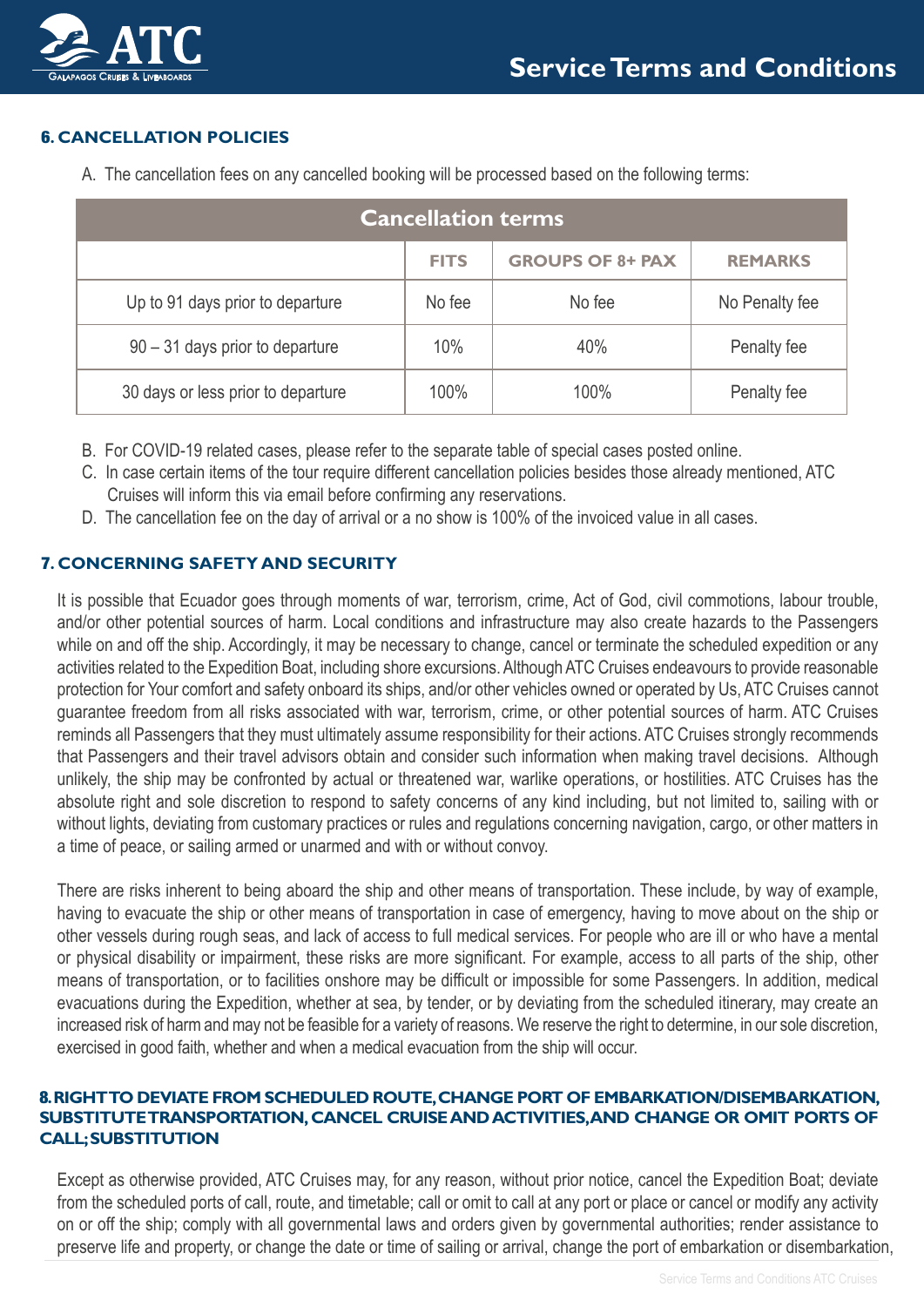

shorten the Expedition, or substitute ships, aircraft, or other transportation or lodging. Accordingly, You should not make any important arrangements or meetings based on the scheduled Expedition which may change without liability to ATC Cruises. Furthermore, the captain of the ship, as well as the operator of any other means of transportation, may, in his/her sole discretion, take any action deemed necessary for the safety, security, comfort, or well-being of any person or to prevent damage to or loss of the ship.

In the case of mechanical failures that cause the scheduled Expedition to be cancelled before it starts, ATC Cruises shall offer to transfer you to another Expedition Boat or a full refund of the Expedition Boat Fare; or for mechanical failures that cause a cruise to be terminated early, a partial refund of the Expedition Boat Fare, local travel expenses to transport You to the scheduled port of disembarkation at ATC Cruises's discretion, and overnight lodging if an unscheduled stopover is required. You shall have no claim against ATC Cruises, and ATC Cruises shall not be liable for damages or a refund of the Expedition Boat Fare, any portion thereof, or other payment, compensation, or credit of any kind; nor for hotel or meal charges, travel expenses or other loss, delay, inconvenience, disappointment or expense whatsoever, which shall be the Passenger's responsibility, whenever the cancellation or change was otherwise beyond ATC Cruises's exclusive control.

ATC Cruises's non-liability extends without limitation to any of those causes described in Section 14(B) and/or inclement weather; health, medical or environmental considerations; labour, political or social disturbances or unrest; or operational, commercial or safety reasons; or was based on a good faith belief by ATC Cruises or the ship's captain that the Expedition or any portion thereof might endanger the vessel or expose any person or property to loss, injury, damage, or delay. Except as provided above for mechanical failures, whenever the performance of the Expedition Boat is hindered or prevented by any cause or circumstance whatsoever, the Expedition may be terminated and You may be landed with no further liability of ATC Cruises for refund, payment, compensation, or credit of any kind.

If, and only when, the cancellation or change was for reasons other than described in the preceding paragraph, and was within the exclusive control of ATC Cruises, You agree that the liability of ATC Cruises, if any, shall nonetheless be limited as follows:

- A. If ATC Cruises cancels the Expedition Boat before it has started, it shall offer to transfer you to another Expedition Boat or refund the Expedition Boat Fare (less any air or accommodation charges incurred).
- B. If the sailing is delayed and You have not been accommodated onboard the ship, ATC Cruises may arrange accommodations and food at no additional expense to You.
- C. If the scheduled port of embarkation or disembarkation for an Expedition Boat is changed, ATC Cruises shall arrange transportation to it from the originally scheduled port.
- D. If the Expedition Boat is terminated or ends early ATC Cruises, at its option, may issue a cruise credit, make a partial refund of Your Expedition Boat Fare, transfer You to another ship, or transport You to the scheduled final port.
- E. If You pay ATC Cruises an amount above the Expedition Boat Fare for a shore excursion or other activity that is cancelled, You will be limited to a refund, if any, of the amount paid for the cancelled activity.

Under no circumstances shall ATC Cruises be or become liable for consequential or other damages of any kind sustained by any Passenger except as expressly provided herein.

# 9**. RIGHT TO REFUSE BOOKING AND PASSAGE, CANCEL RESERVATION, CONFINE YOU TO YOUR STATEROOM, OR DISEMBARK YOU**

ATC Cruises reserves the right to refuse a booking of passage on an Expedition Boat to any person or to cancel Your existing Expedition Boat reservation for any lawful reason and regardless of existing benefits. Any person(s) refused booking or passage in advance of the scheduled sailing by ATC Cruises will be given a refund of their Expedition Boat Fare. ATC Cruises may without liability for refund, payment, compensation or credit, except as provided herein, disembark or refuse to embark You, confine You in a stateroom, quarantine You, restrain You, change Your accommodations, or disembark You at any time if, in the sole opinion of ATC Cruises, the captain, or any doctor, You or any minor or another person in Your care during the Expedition Boat(s), are unfit for any reason for the Expedition Boat(s), or Your presence might be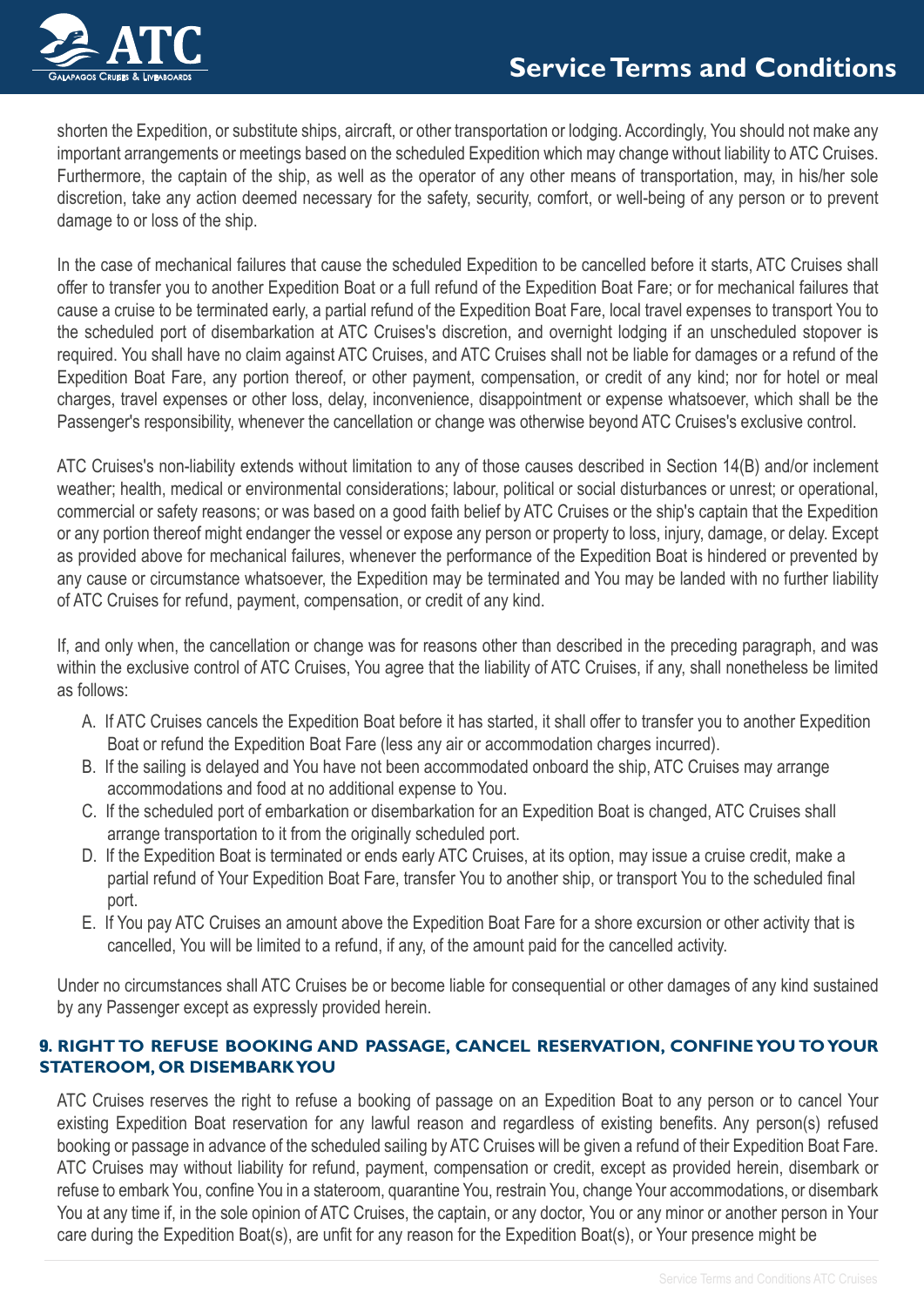

detrimental to Your health, comfort or safety or that of any other person, or in the judgment of the captain is advisable for any reason. ATC Cruises reserves the right to request a letter from Your physician attesting to Your fitness to travel, but by requesting such a letter does not waive its right to disembark or refuse to embark You as set forth in this Section. Except as otherwise provided, if You are required to remain onboard the ship or elsewhere, due to injury, illness, or disability, or due to action of any government or authority, or for any other reason not the fault of ATC Cruises, You must pay or reimburse ATC Cruises for all resulting costs and expenses including for food, transportation, accommodation, medical and/or repatriation services for You and/or those accompanying You. If You become unfit to travel for any reason during the Expedition Boat(s) and/or You disembark early, or if You are refused passage, or Your reservation is cancelled if You book a cruise after ATC Cruises has advised You that You are no longer allowed to sail, ATC Cruises shall not be liable for any refund, payment, compensation, or credit of any kind.

## 10**. RESPONSIBILITY TO COMPLY WITH LAW, REGULATIONS, AND RULES OF THE SHIP**

You shall be responsible for complying with the requirements of all immigration, port, health, customs, and police authorities, and all other laws and regulations of Ecuador, as well as this Expedition Boat Terms and Conditions. You must at all times obey all the rules, regulations, and orders of the ship and the captain. You may be disembarked without liability for refund, payment, compensation, or credit of any kind if You or any Passenger for whom You are responsible violate any of these requirements, and You agree to assume and/or reimburse ATC Cruises for any expenses or fines that may be incurred as a result of such noncompliance.

## 11**. HEALTH, MEDICAL CARE, AND OTHER PERSONAL SERVICES**

Due to the nature of travel by sea and the ports visited, the availability of medical care may be limited or delayed and emergency medical evacuation will not be possible from every location to which the ship sails. All health, medical, or other personal services in connection with Your Expedition are provided solely for the convenience and benefit of Passengers who may be charged for such services. You accept and use a medicine, medical treatment, and other personal services available on the ship or elsewhere at Your sole risk and expense without liability or responsibility of ATC Cruises whatsoever, and agree to indemnify ATC Cruises for all medical or evacuation costs or expenses incurred on Your behalf. Doctors, nurses, or other medical or service personnel work directly for the Passenger and shall not be considered to be acting under the control or supervision of ATC Cruises, since ATC Cruises is not a medical provider. We do not undertake to supervise the medical expertise of any such medical personnel and will not be liable for the consequences of any examination, advice, diagnosis, medication, treatment, prognosis, or other professional services that a doctor or nurse may or may not furnish You. Similarly, and without limitation, all spa personnel, instructors, lecturers, entertainers, and other service personnel shall be considered independent contractors who work directly for the Passenger.

#### 12**. NO ANIMALS**

No pets or other animals are allowed on the ship or anywhere in the Galapagos National Park protected areas at any time.

#### 13**. LIMITED LIABILITY AND INDEMNIFICATION**

- A. **General:** Nothing contained in these Service Terms and Conditions shall limit or deprive ATC Cruises of the benefit of the applicable statutes or laws of Ecuador; or any international convention providing for release from, or limitation of, liability.
- B. **Acts Beyond ATC Cruises's Control, Force Majeure:** Except as provided in Section 7 with regard to refunds and certain other expenses for cruises that are cancelled or terminated due to mechanical failures, ATC Cruises is not liable for death, injury, illness, damage, delay, or other loss to person or property of any kind caused by an Act of God; war; civil commotions; labour trouble; terrorism, crime or other potential sources of harm; governmental interference; perils of the sea; fire; seizure or arrest of the vessel; the need to render medical or other assistance, or any other cause beyond ATC Cruises's exclusive control, or any other act or omission not shown to be caused by ATC Cruises's negligence. Additionally, all cases of refunds will be studied on a case-by-case basis.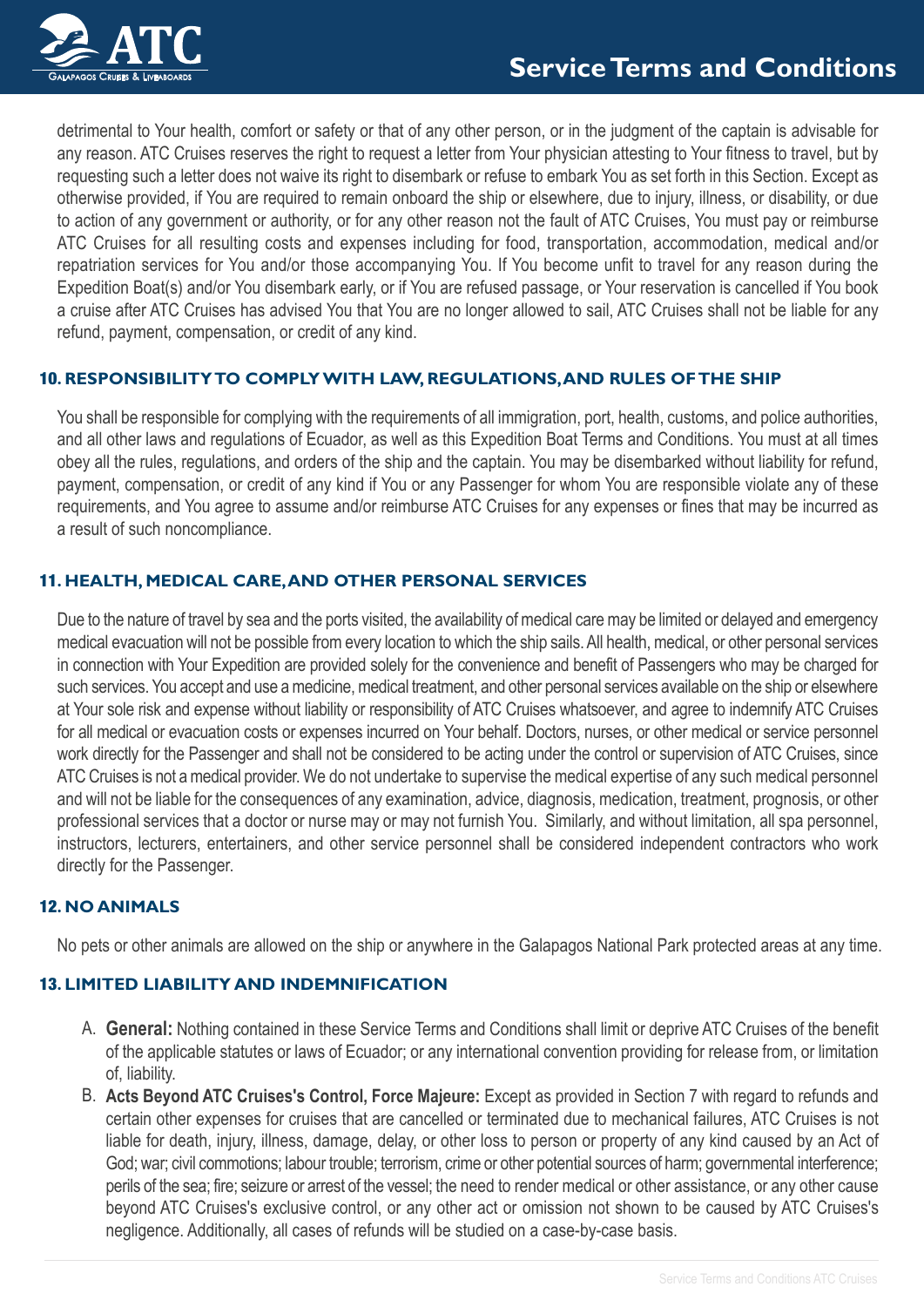

- C. **Claims for Emotional Distress:** ATC Cruises shall not be liable to the Passenger for damages for emotional distress, mental suffering or psychological injury of any kind, under any circumstances, except for such damages proven in a court of competent jurisdiction arising from and attributable to Passenger's physical injury or as the result of Passenger having been at actual risk of immediate physical injury proximately caused by ATC Cruises's negligence.
- D. **Assumption of Risk:** You agree that by using the ship's recreational equipment and facilities or taking part in an organized group or individual activities, whether on or off the ship or as part of a shore excursion, You assume the risk of injury, death, illness, or other loss. You agree that ATC Cruises in no event is liable to You with respect to any occurrence taking place off the ship, launches, tenders, or other craft owned or operated by ATC Cruises or for any event caused by the criminal conduct of any third party.
- E. **Additional Limitations from Liability:** In addition to all the restrictions and exemptions from liability provided in these Service Terms and Conditions, ATC Cruises shall have the benefit of all the statutes of Ecuador providing for limitation and exoneration from liability and the procedures provided thereby. Nothing in these Service Terms and Conditions is intended to nor shall it operate to limit or deprive ATC Cruises or any such statutory limitation of or exoneration from liability under any applicable laws.
- F. **Excursions, Shoreside Services, and Other Transportation:** All travel facilities, tours, activities, products, or services, other than aboard ATC Cruises' vessels, tenders, buses, or cars owned or operated by us, provided in connection with, before, after, or during Your Expedition and/or Air Package, including but not limited to pre- and post-cruise activities, shore excursions, hotel accommodations, meals, or transportation of any kind by any vessel, aircraft, or other conveyance, including, but not limited to, air travel to and from the ship (including travel on the airline(s) used in the Air Package), are provided, owned and/or operated by independent contractors whose employees, facilities, conveyances, products, and services are not subject to ATC Cruises's supervision or control. In providing or selling reservations or tickets in connection with any such activities, services or transportation or by accompanying You during such activities, ATC Cruises does so as a convenience to Passengers and shall be entitled to impose a charge and earn a profit from the sale of such excursions, services or transportation, but does not undertake to supervise or control such independent contractors or their employees, conveyances, or facilities. ATC Cruises accepts no liability for any loss, delay, damage, injury, death, misrepresentation arising from any excursion, service, or transportation or any loss, delay, or disappointment for any cancellations of any excursion, service or transportation including but not limited to air flight cancellation(s), errors in seat reservation, upgrade, overbooking, or ticketing. ATC Cruises makes no warranty, either express or implied, regarding the suitability, safety, insurance, or other aspects of any such contractors, transportation, tours, services, products, or facilities. Any liability for such services will be governed by these Service Terms and Conditions and the contracts and/or tariffs between You and such service companies. You agree that ATC Cruises's liability if any for the Non-Performance of any independent contractor providing such facilities or services shall not exceed the amounts received for such facility or services by ATC Cruises on Your behalf. Any company or person providing services or facilities of any kind in connection with a shore excursion or other activity offered for purchase by ATC Cruises shall have the benefit of every defence to which ATC Cruises is entitled under these Service Terms and Conditions.
- G. **Indemnification:** You agree to reimburse and indemnify ATC Cruises for any damages, liabilities, losses, penalties, fines, charges, or expenses of any nature whatsoever incurred by You or imposed upon ATC Cruises as a result of any act, omission, or violation of law or these Service Terms and Conditions by You or any minor or other Passenger in Your care.
- H. **Travel insurance:** All passengers are required to be fully covered by personal health insurance with international coverage when travelling to Ecuador including any hospitalization or repatriation costs, or in case any portion of passengers' trip is altered by any causes outside ATC Cruises or the agent's control.
- I. **Passenger's personal belongings:** ATC Cruises is not liable for theft, robbery, loss, or damage to the traveller's baggage or personal belongings, unless they were left in the care of ATC Cruises with the explicit understanding that they would be kept in safety, or if theft, loss or damage was caused by the obvious negligence of ATC Cruises' employees.
- J. **Services not related to ATC Cruises:** In case of passengers' complaints related to services where ATC Cruises had no relation whatsoever, ATC Cruises will not be liable to provide any compensation.